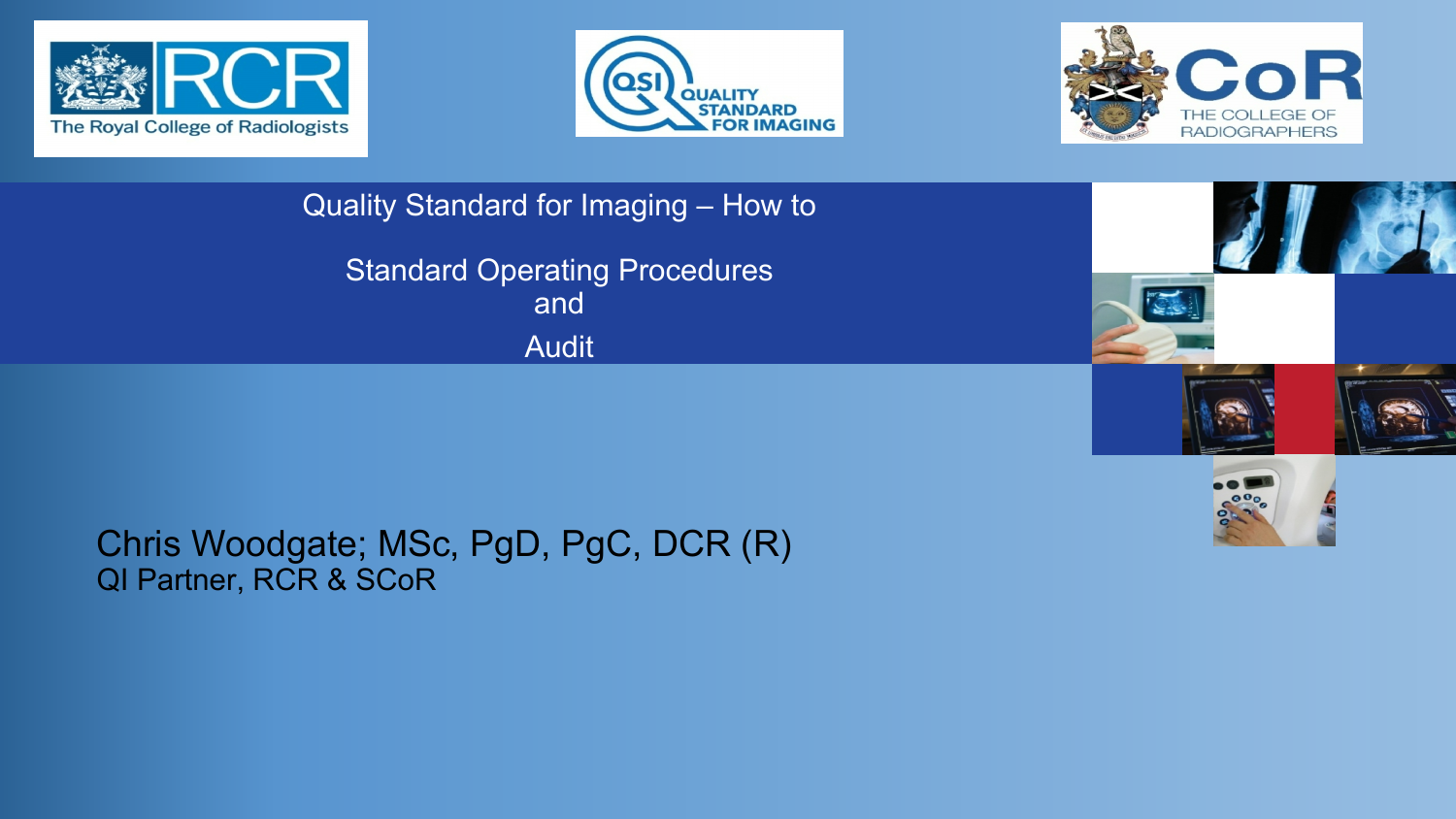There are very many SOPS, to make life a little easier I have based this guide on a SOP for requesting annual leave.

The SOP you are writing may be part of a bigger process, remember to just stick to the part of the process you are writing the SOP for.

Think about what information you want to have from a staff member if you were suddenly asked to be responsible for booking annual leave and you had never done this before. Will your SOP give you enough detail to complete the task.

The SOP guidance will (hopefully) work for any process you choose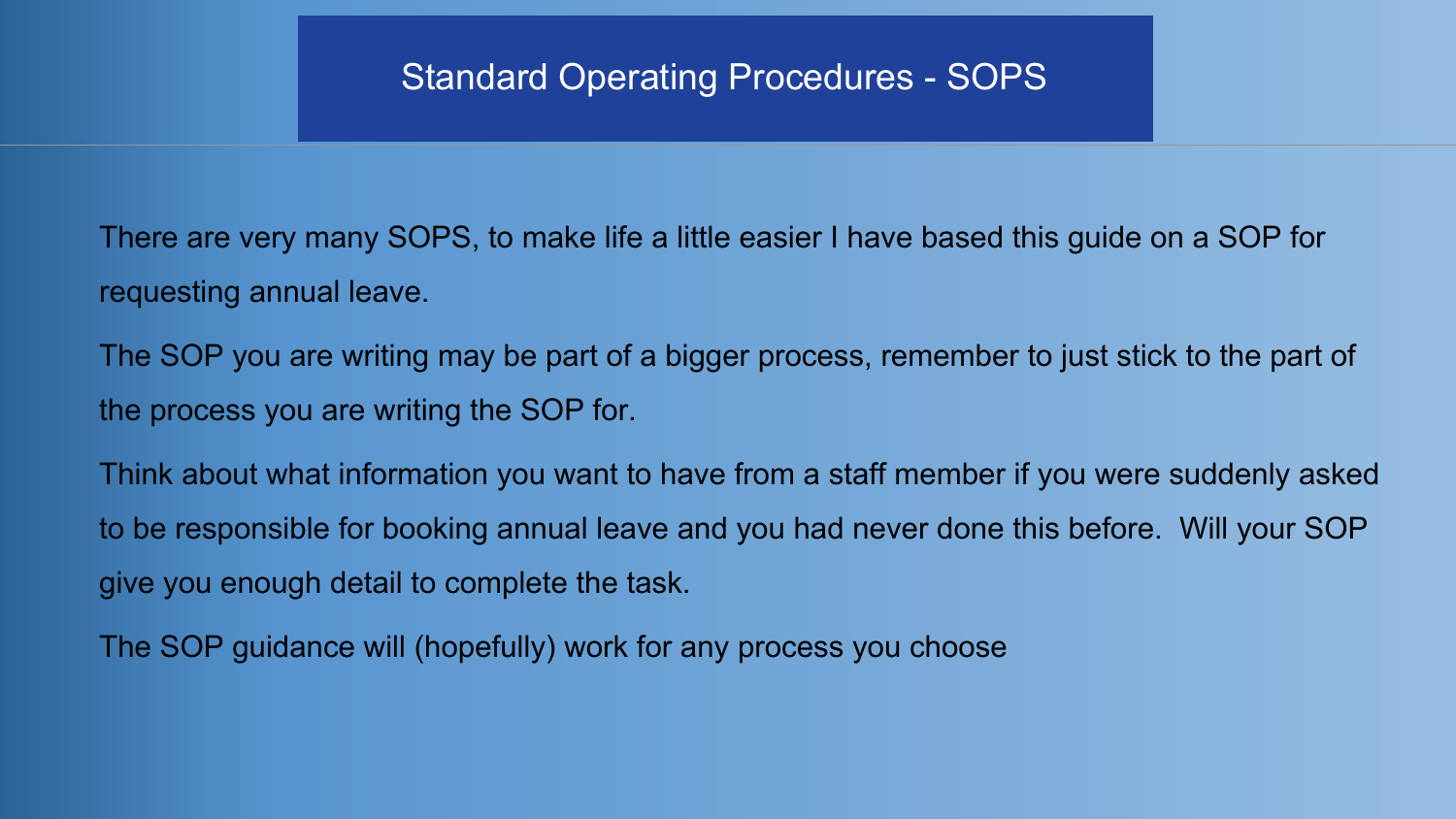#### What is a SOP = A written instruction on how a task is to be completed

It will tell you :

- 1. Who wrote the SOP and when
- 2. What the task is = purpose
- 3. When the task can be performed = scope
- 4. The people who can complete the task = responsible persons
- 5. The procedure = can be clinical or non clinical, e.g. how to scan an abdomen or request annual leave
- 6. How to monitor the SOP = how often do you audit, update, make changes
- 7. It will have a version control = ensuring you are using the correct SOP
- 8. You may or may not need a section which demonstrates you have been involved in a consultation before publication e.g. was there any consultation with HR/Union reps over the annual leave SOP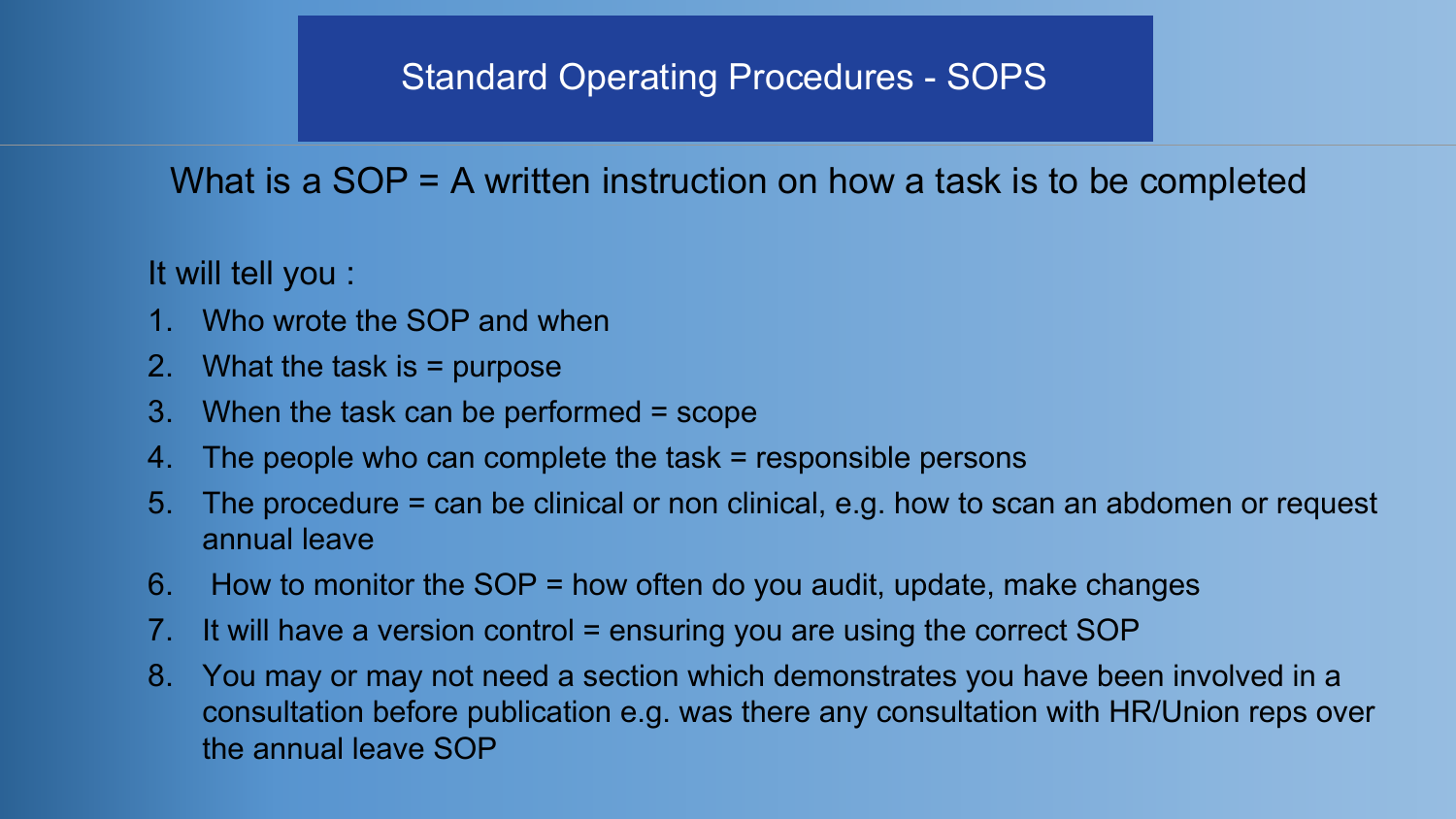- ü It is important that your SOP fits with the relevant Organisation/Service Policies. You may need to indicate what these are in an appendix e.g. annual leave policy
- ü You must use the relevant SOP template either the agreed organisational or service template. If you make up your own you may have to re-do or cut and paste to the relevant document.
- ü Make sure you 'walk through' the SOP, does it really say what you do or in the 'real world' is it done differently? Follow through each step making sure you identify each one and ensure nothing is missing, and/or remove any steps which don't add to the process or complicate it.
- ü Check the completed document with someone else, a 'fresh pair of eyes' is worth their weight in gold.
- ü Remember to always ask the question **WHY**, why is it done that way or why isn't done this way; could you have a better way of completing the task?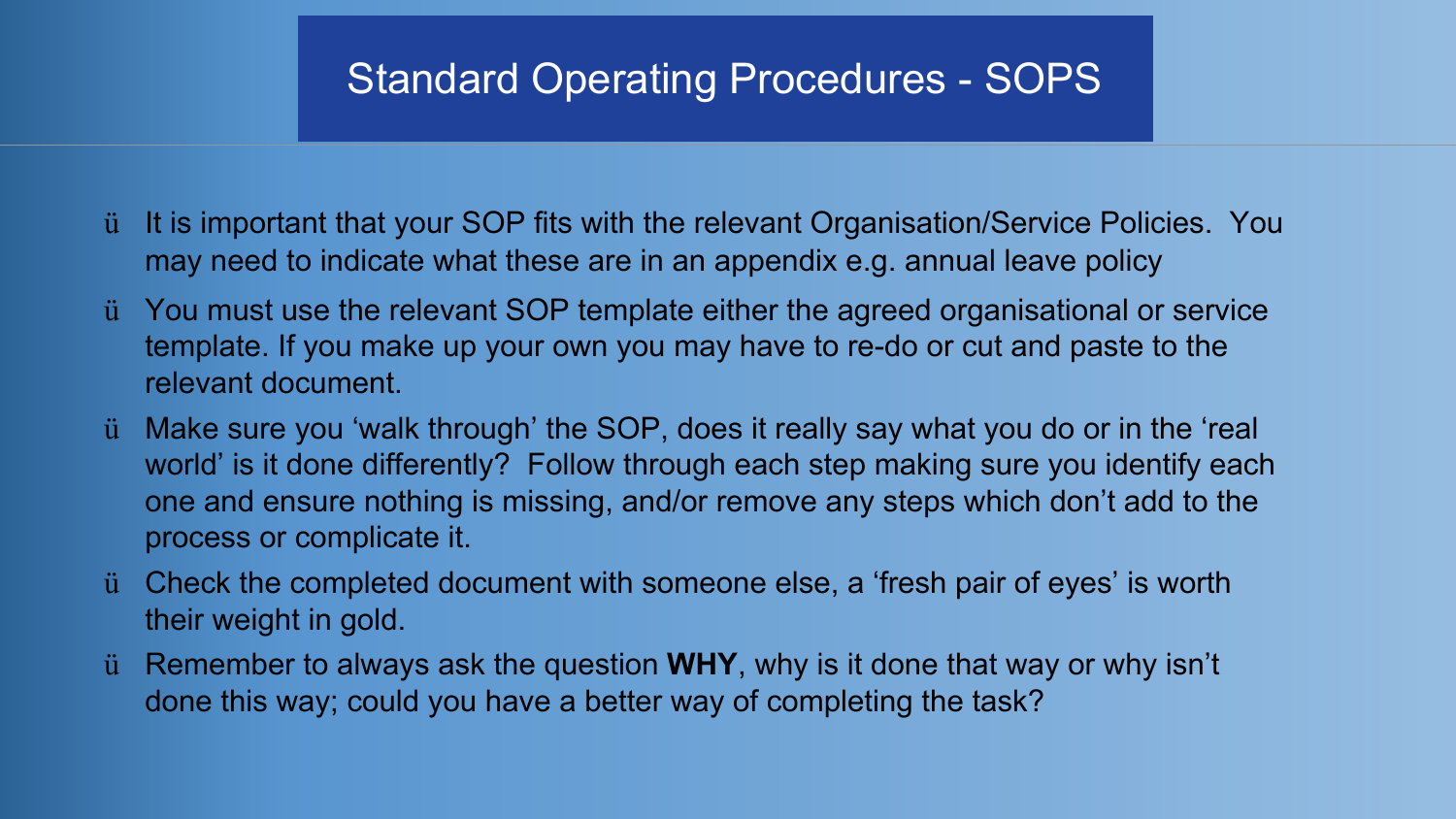### **Why go to all this bother?**

- 1. The old chestnut 'if it is not written down, it didn't happen'. Many of our colleagues are very happy they have evidence when, for example, they have to give an account of why something had gone wrong.
- 2. The majority of us want life to be fair, if someone gets annual leave because their BFF is in charge of leave rather than follow the SOP, then quite rightly we may be slightly 'miffed'.
- 3. If you are in charge of leave would you want evidence to show you had followed the SOP rather than be accused of favouritism?
- 4. If we think about the clinical applications; do you want your patients to be treated the same way, or do we allow discrimination and inequity? A good SOP will prevent that happening.
- 5. Keeping our patients safe is really important which is why we have SOPS for POM (prescription only medicine) administration, radiation safety, IPC, H&S to name but a few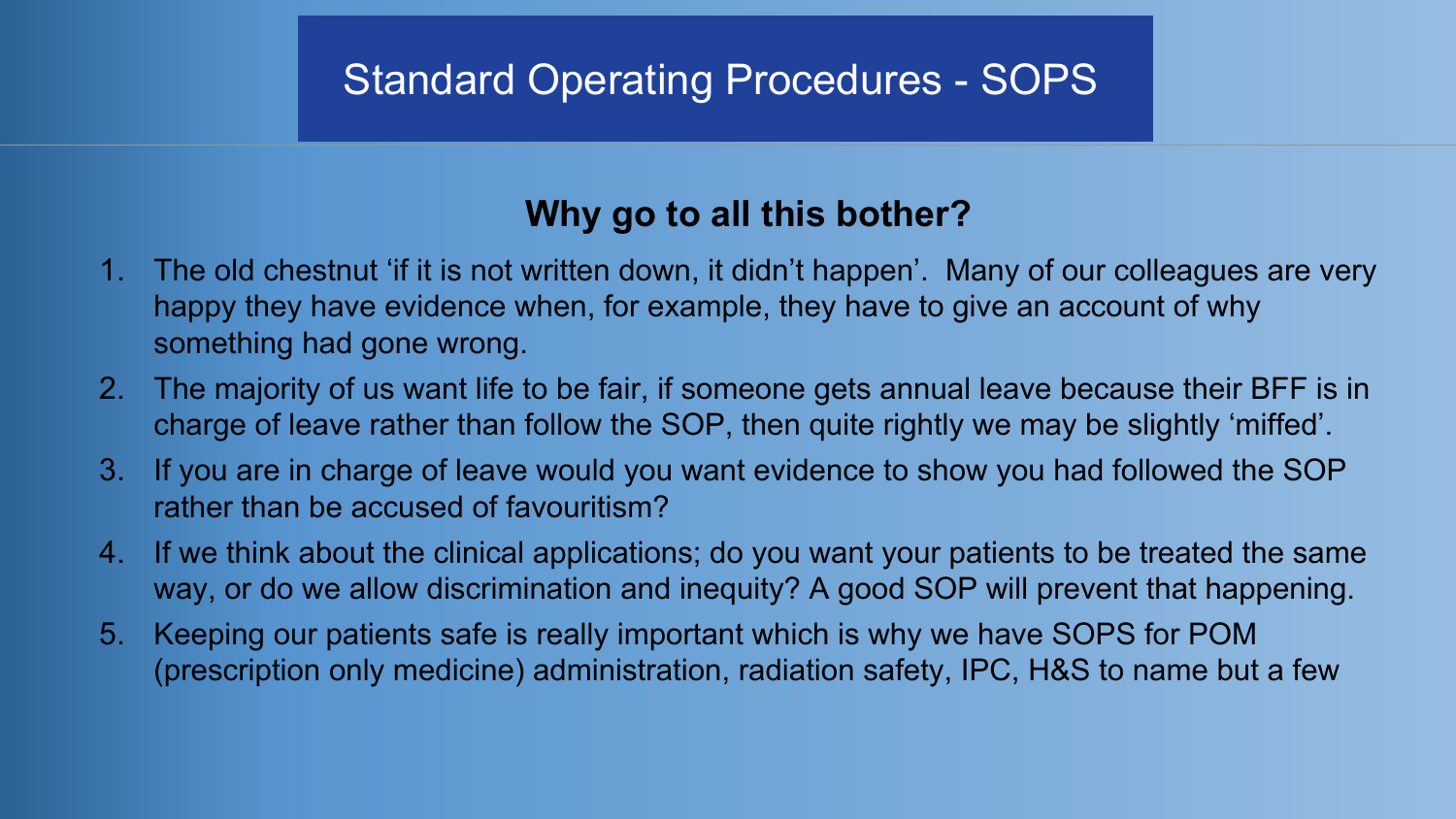### **Accreditation**

UKAS will ask the following of your service;

If you have 'a system in place'?

How does everyone know about your system?

How do you know everyone is working to the system?

How do you know that you couldn't have a better system?

*Each 'system' is related to healthcare regulation or guidance*

SOPs will give you the evidence to demonstrate you have systems,

Audit of your policies & SOPs will provide evidence that you work to those systems and that you update and improve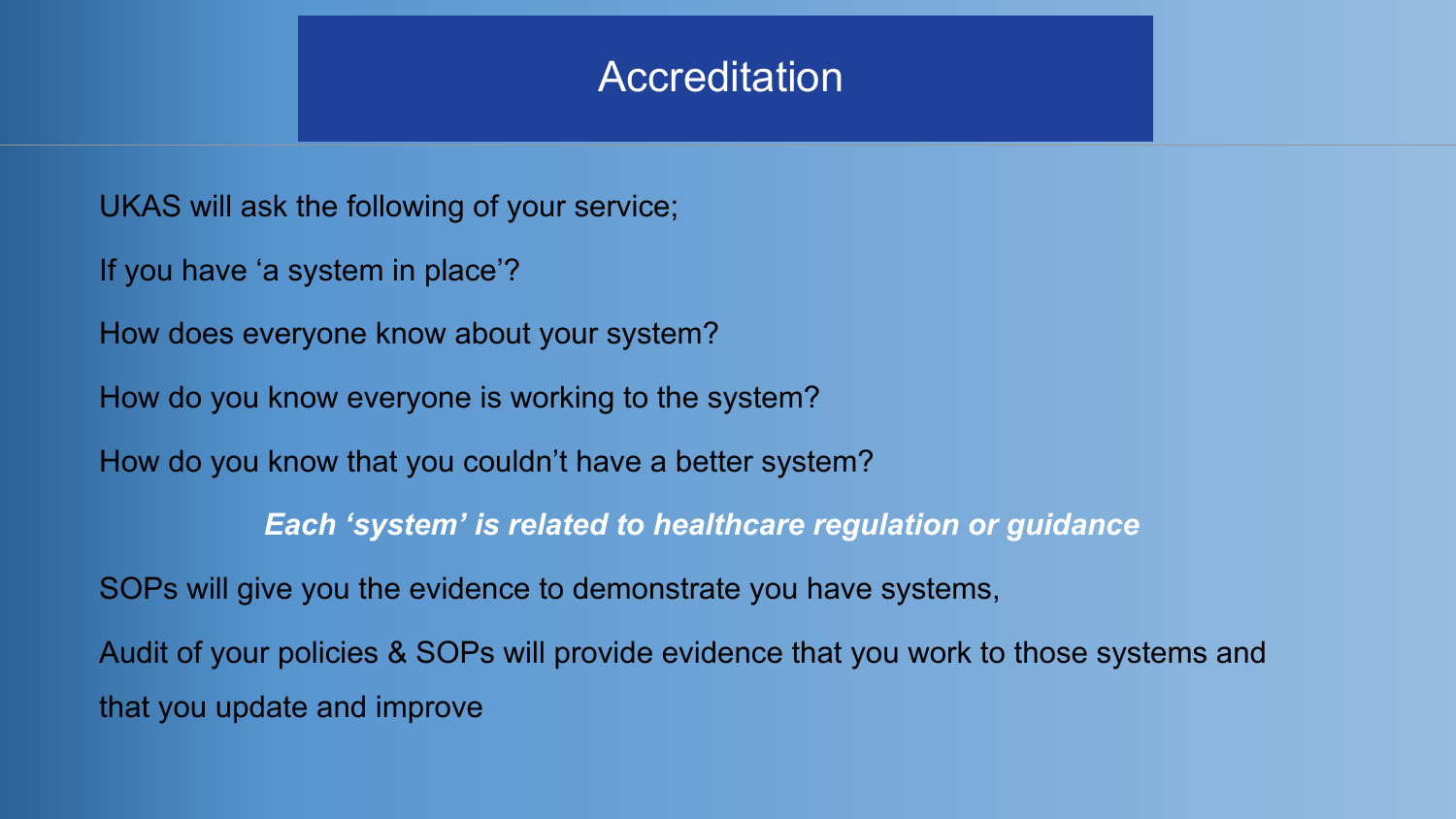

An audit can check any process/pathway you have. For the slides I have used the audit tool PDSA. No, not the Peoples Dispensary for Sick Animals rather:-

**P**lan – which process/pathway you want to look at, will you look overall or just a section of the process/pathway. How will look at it e.g. retrospectively (what happened), or actively (as it happens). What resources will you need, personnel, time, etc. What questions might you want answered and/or asked.

**D**o – follow your plan.

**S**tudy – look at the results. Did you get any results, was your plan correct or does it need amending? Are the results as you expected or have you found anomalies?

**A**ct – do you need to re-audit if your results don't seem correct. Do you need to make changes to your process/pathway depending on your results.

The next couple of slides will show the process in more detail.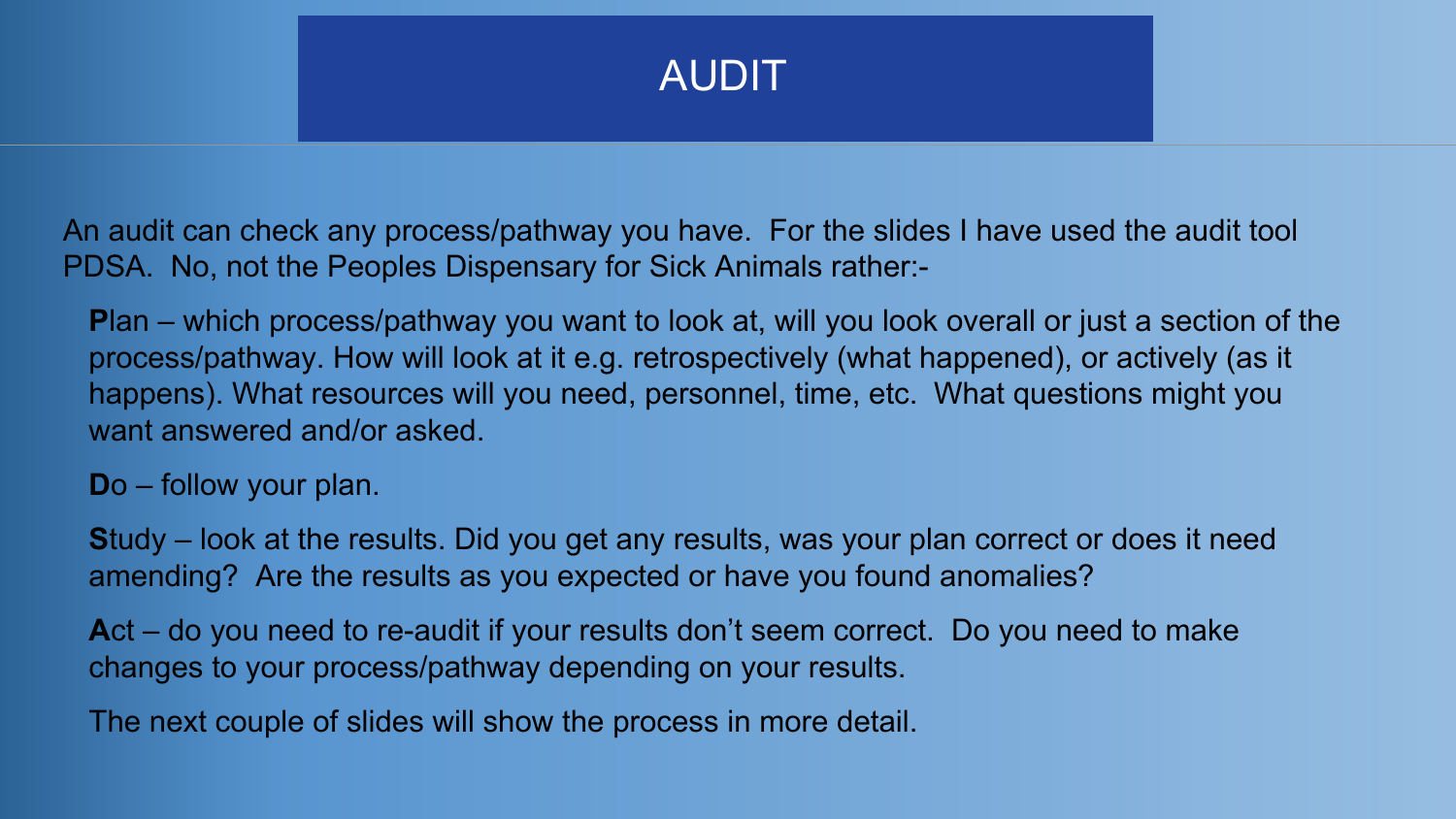## AUDIT

# **PLAN**

- Aim of the audit what are you trying to accomplish. Never audit just for the sake of audit that is boring. Audit should be interesting and the results should be able to tell you if you need change or improvement.
- Define the measure of success
- Define the objective, questions and predictions.
- Plan to answer the who, what, where, when, questions
- Plan the data collection so that it will answer the questions you are posing
- Plan the time, resources and any impact on service delivery.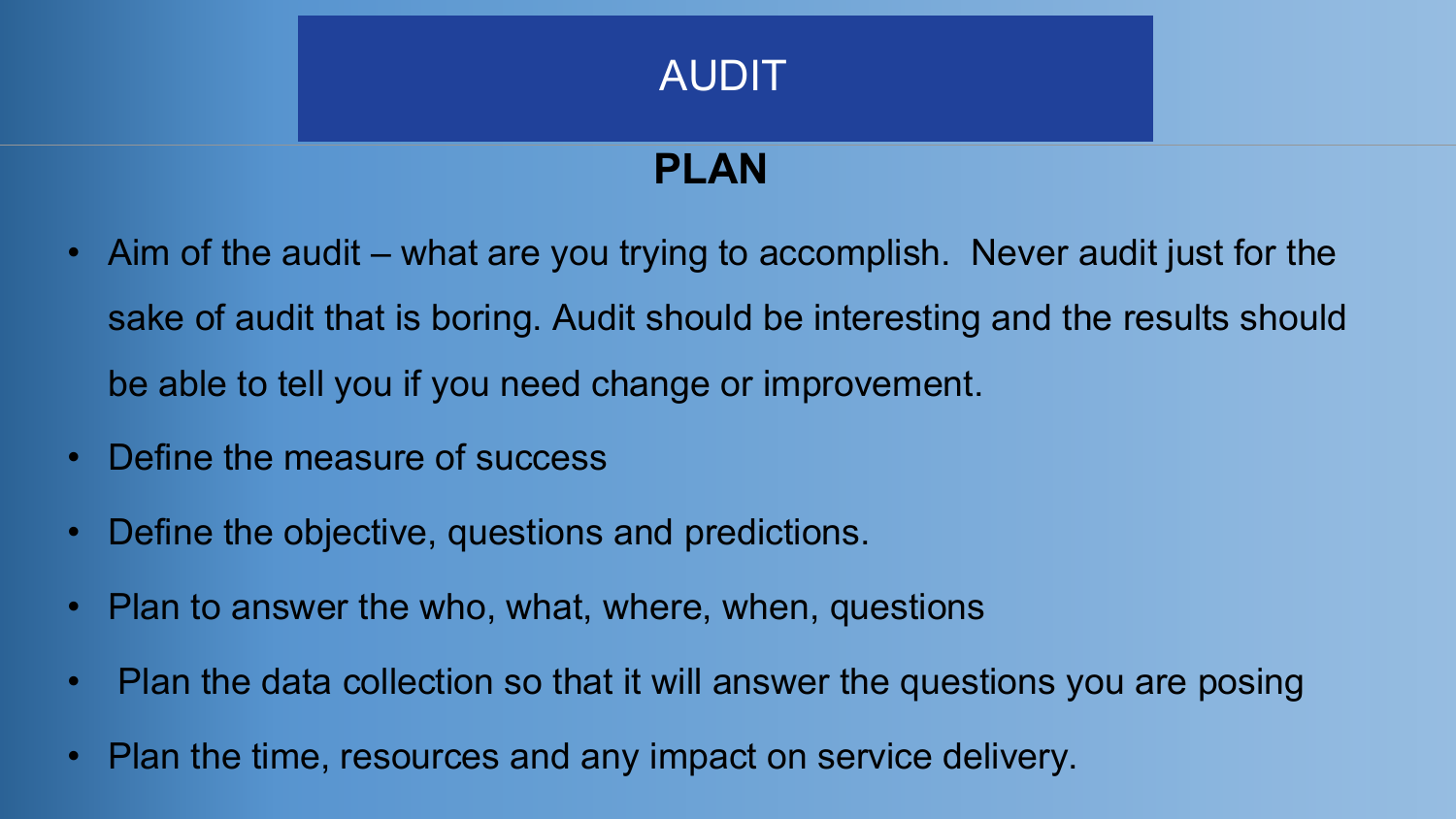

### **Do**

- Carry out the plan,
- Collect the data
- Begin collating the data ready to study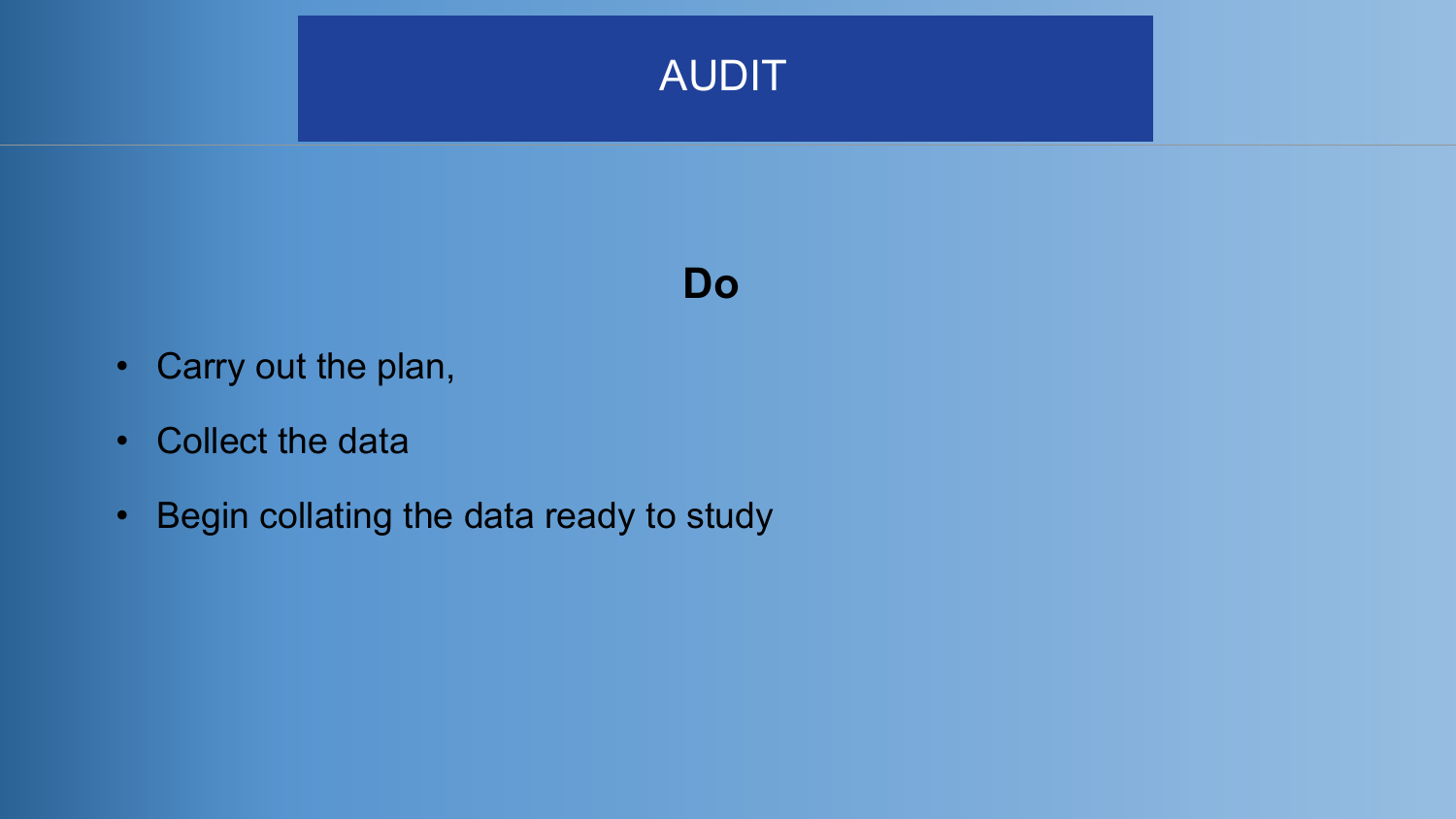

## **STUDY**

- Complete an analysis of the data
- Compare this to the predictions set out in your aims
- Complete a summary of your findings, this can be as short or as long as you wish depending on what your service requires
- Ensure you include learning outcomes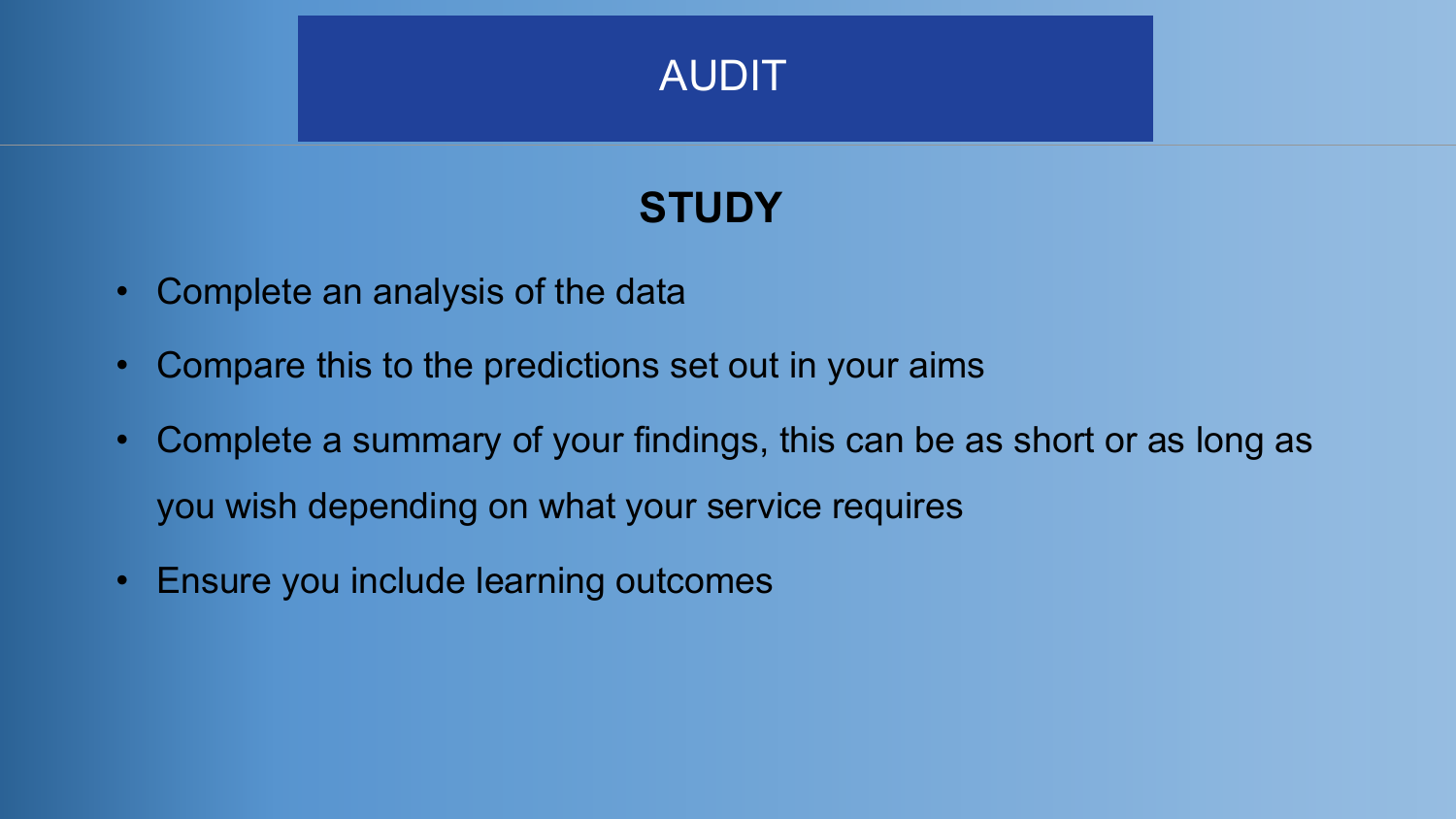

## **ACT**

- Decide whether to implement any changes from the learning outcomes
- Discuss the proposed changes with the team/others, using the evidence from your audit
- Implement the changes as agreed
- Start the PDSA process again to ensure that changes you have made give the anticipated results.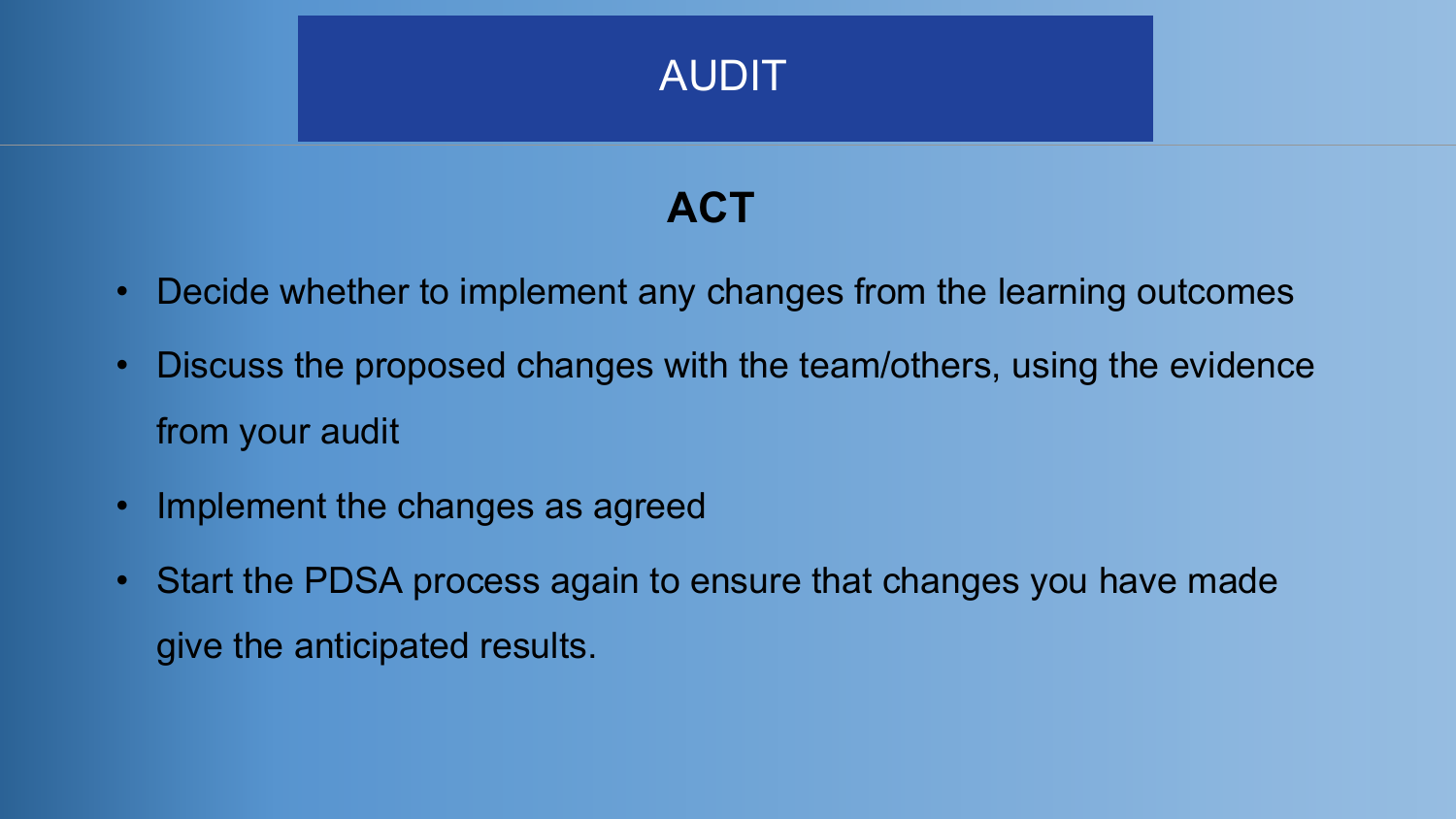

### **Improvement**

The success of any audit will be demonstrated in the improvement of the patient journey through your service. The team engagement in making 'things' better for your patients and for themselves.

The key to any good audit is like the adage from the DIY world 'measure twice cut once'. Check and check again is it the right audit at the right time, are you asking the right questions, is the data sound, is the change needed or is it change for change sake?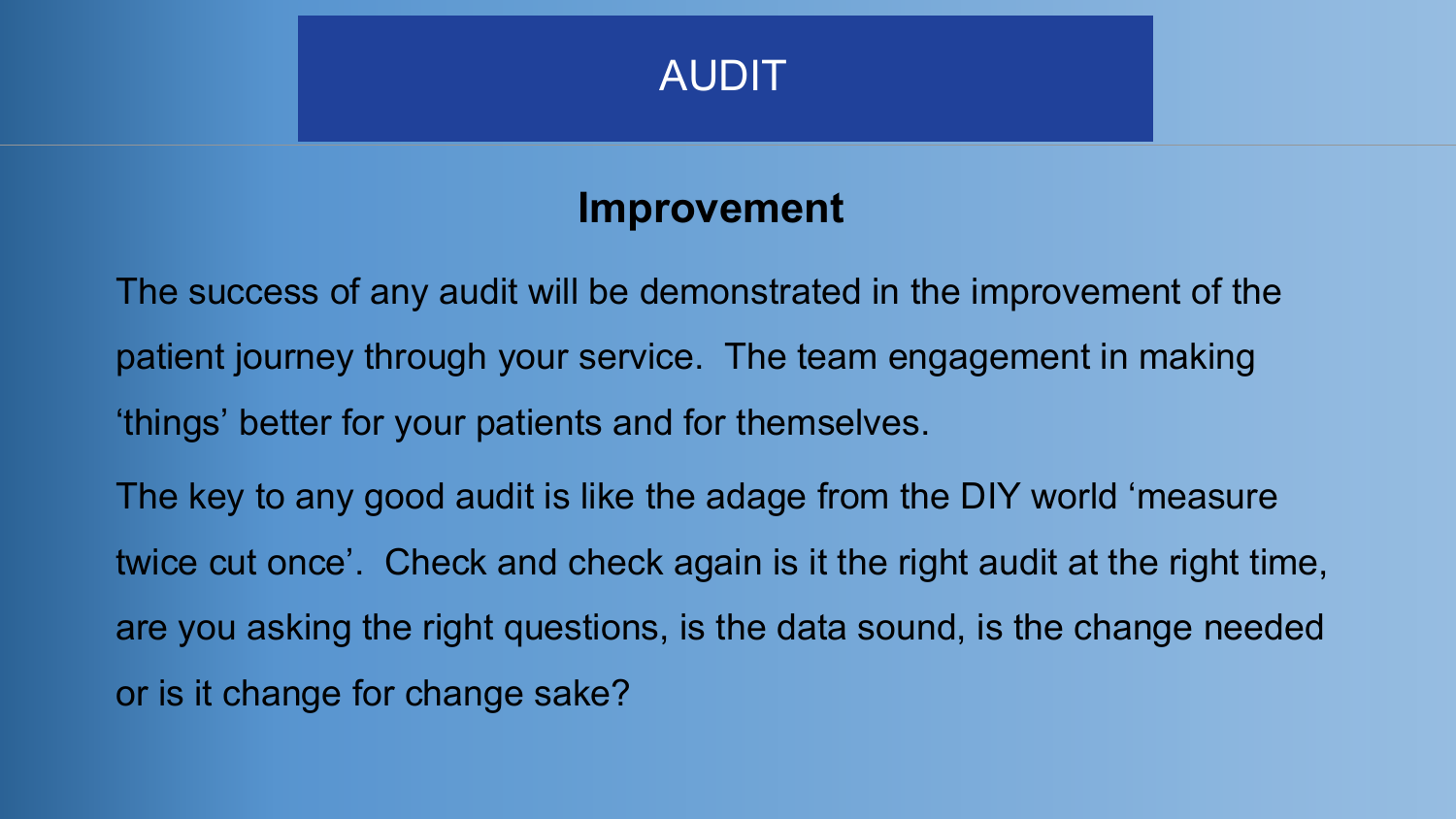

#### Support is available

- On the SCoR website on the QSI webpage; a gap analysis tool which gives some idea of evidence you may need.
- Why Fronts snippets of help found in Synergy, SCoRTalk & Top Talk
- The QI Partners are available for any queries/questions and to help through the process.